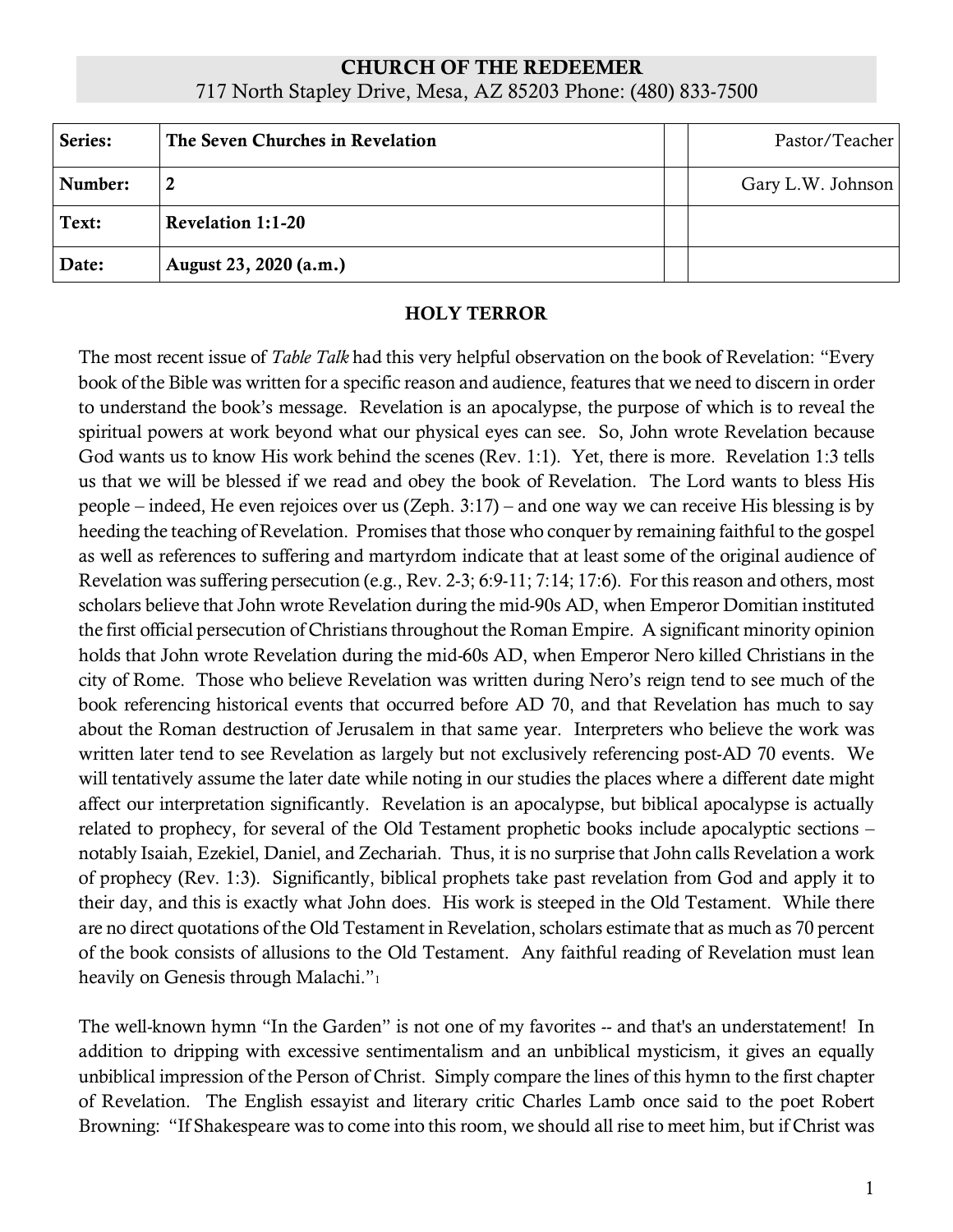to come into it, we should all fall down and try to kiss the hem of His garment." Lamb's comments are reflective of John's response to seeing the glorified Lord.

- I. THE REVELATOR AND THE RECIPIENT. John's response is one of holy terror. "I fell at his feet as though dead" (cf. Daniel 10:7-9). He was completely overwhelmed by what he saw. Why was John so overpowered?
	- *A. Christ's Holiness.* Like Isaiah 6:1-8, John's sight of the holiness of Christ causes him to see his own sinfulness. This is always the response of people when they are confronted with the presence of God (cf. Exodus 3:5,6; Ezekiel 3:22-23; 43:2-3; Luke 5:9).
	- *B. Christ's Glory.* When the disciples (this included John) beheld Christ's glory on the Mount of transfiguration, they shook with fear (Matthew 17:6). The reverential fear of God will always accompany any true vision of Chris's glory. (I therefore dismiss without hesitation all the bogus reports of those who claim to have been transported to heaven and carry on casual conversation with Jesus!2) Fearing God, although presently out of vogue with many people, including an alarming number of Evangelicals (who prefer a user-friendly model for God), is the beginning of a true knowledge of God (cf. Proverbs 1:7; Ecclesiastes 12:13). Irenaeus, the great early church father, wrote: "Neither Moses nor Elijah nor Ezekiel, who all had many celestial visions, saw God. Rather, what they did see were likenesses of the splendor of the Lord and prophecies of things to come. It is evident that the Father is indeed invisible, of whom also the Lord said, *No man has seen God at any time.* But his Word, as he himself willed it, and for the benefit of those who beheld, did show the Father's brightness and explained his purposes, as also the Lord said, *The only begotten God, which is in the bosom of the Father, he has declared [him].* John also, the Lord's disciple, when seeing the priestly and glorious advent of his kingdom, says in the Apocalypse: *I turned to see the voice that spoke with* me. And, being turned, I saw seven golden candlesticks, and in their midst One like the Son of man, clothed with a garment reaching to the feet, and wrapped around the chest with a golden girdle. His head and his hair were white, as white as wool, and as snow. His eyes were like a flame of fire. His feet were like fine brass, as if they were forged in a furnace. His voice [was] like the sound of waters. He had in *his right hand seven stars. Out of his mouth came a sharp two-edged sword. He looked like the sun shining at full strength.* For in these words he sets forth something of the glory [which he has received] from his Father, as the head. He sets forth something of the priestly office, as in the case of the long garment reaching to the feet. And this was the reason why Moses vested the high priest after this fashion. Something also alludes to the end [of all things], as [where he speaks of] the fine brass being forged in the fire, which denotes the power of faith, and constant prayer, because of the consuming fire which is to come at the end of time."<sup>3</sup>
	- *C. Christ's Reassurance.* The glorified Christ gives John three reasons not to be afraid: (1) He identifies Himself as the Living One, the first and the last (cf. Isaiah 41:4; 44:6; 48:12). "It is the expression," notes Trench, "of absolute Godhead . . . He is from eternity to eternity, so that there is no room for any other." $4$  (2) He was dead and became alive again -- no mere man could conquer death, only Christ Jesus, the incarnate Son of God could. (3) He has the keys of death and Hades; He is the Sovereign One, and the destinies of all humanity rest in His jurisdiction.
	- *D. John's Commission.* The revelation given to the Apostle is to be given in turn to the Seven Churches. He is to write: *What you see* (the vision of the Glorified Christ), *What is* (the state of the Seven Churches), *What is to take place* (the consummation of human history and eternal state).